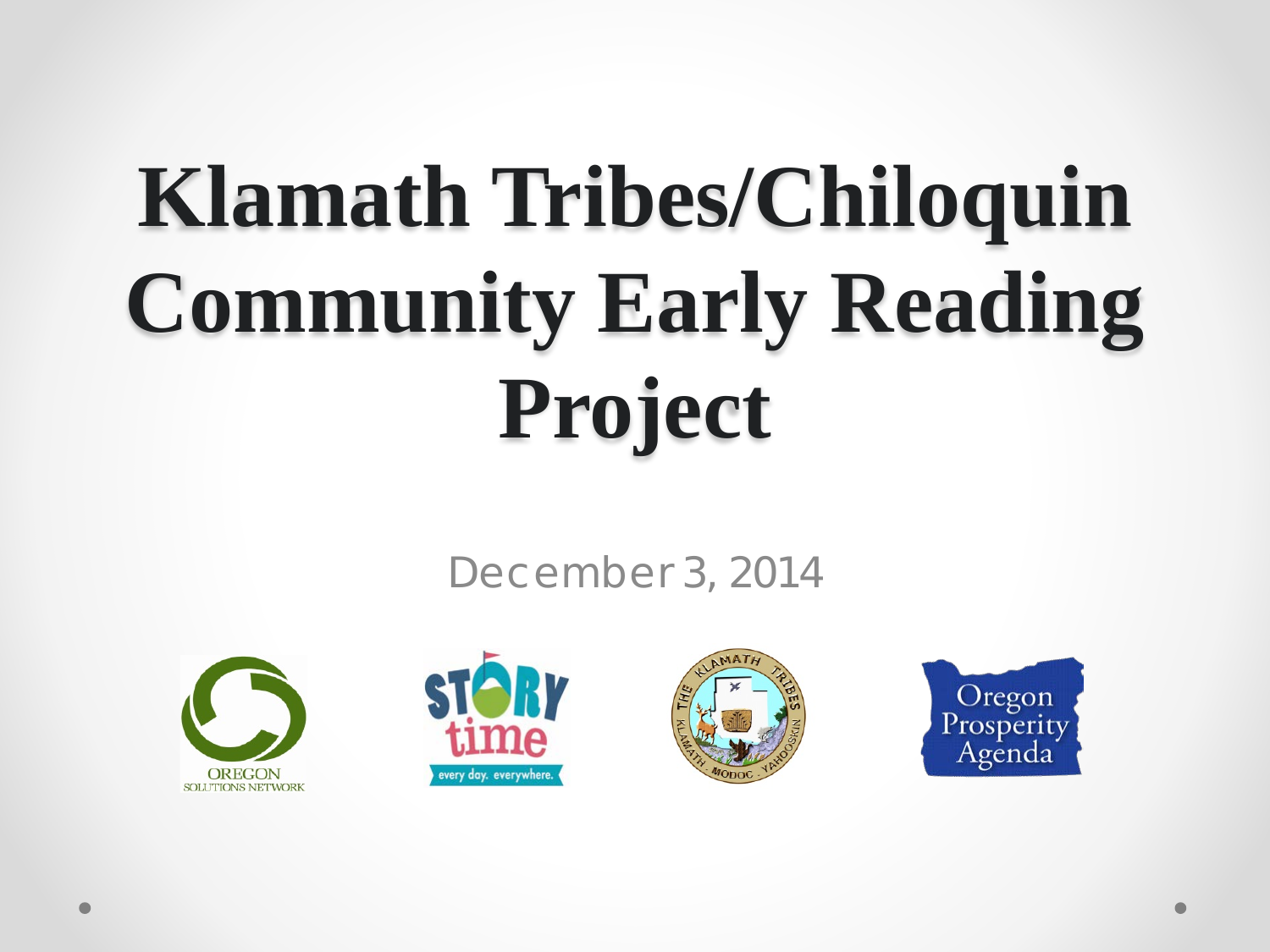### **The mission of Oregon Solutions:**



Solving community based problems through collaboration.

Involving multiple sectors:

- *Business*
- *Government*
- *Non-profit*

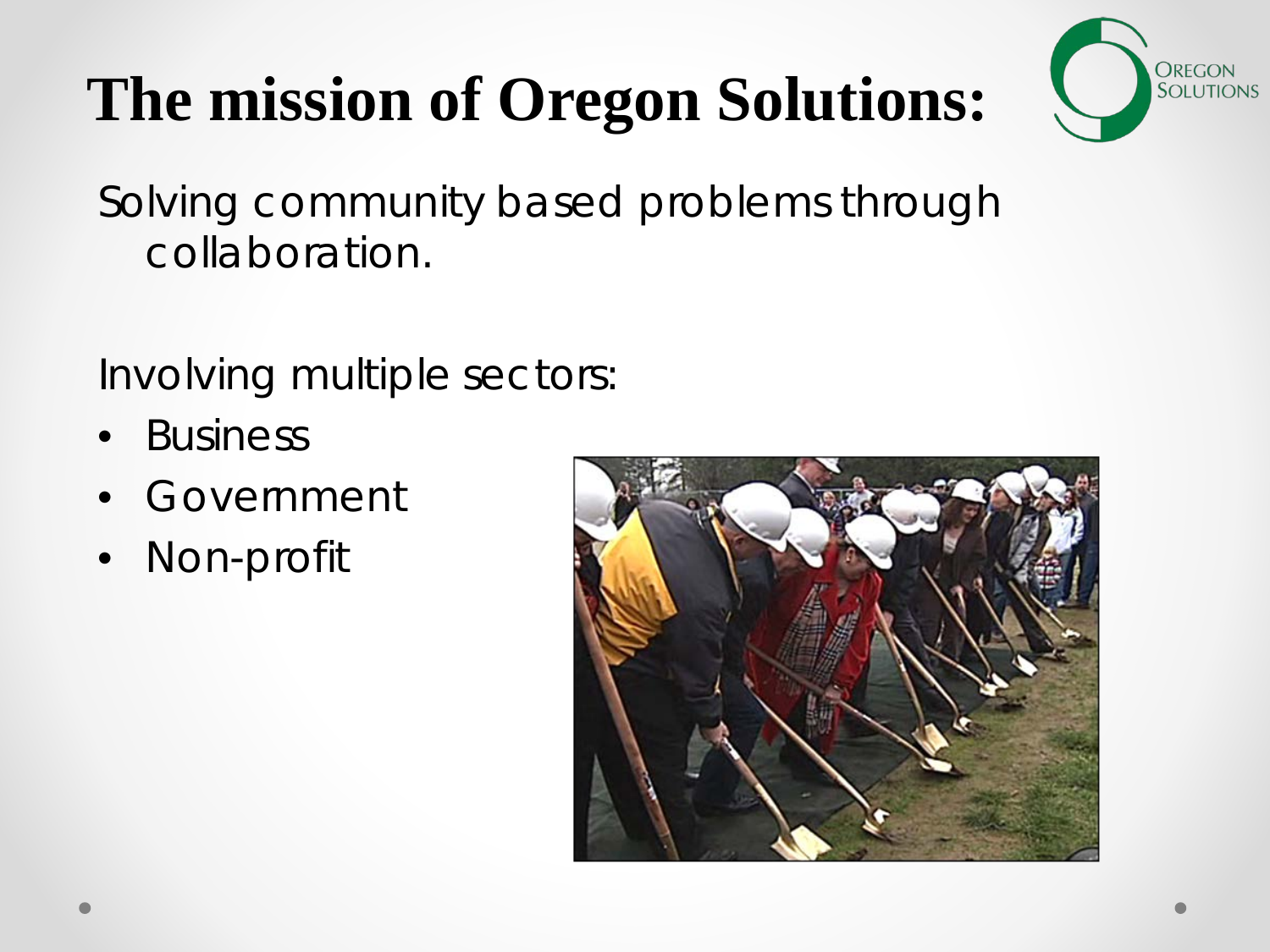### **The Oregon Solutions Process**

- 1. A problem or opportunity is defined by the community
- 2. The governor designates the project as an Oregon Solutions project and selects coconveners
- 3. An Oregon Solutions Project Team from multiple sectors is created
- 4. Resources are leveraged and an integrated solution is created
- 5. A Declaration of Cooperation is signed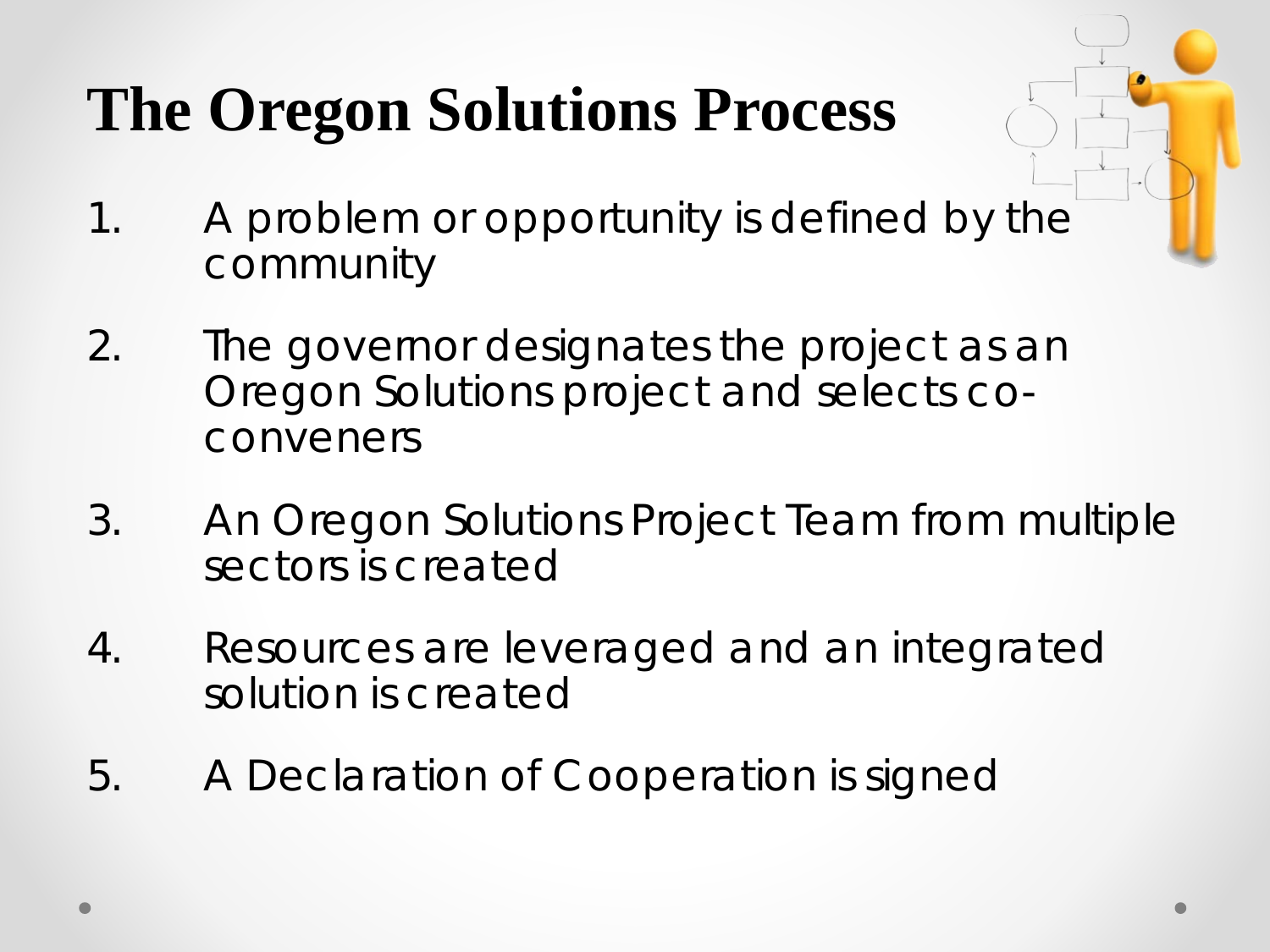### **Benefits of Oregon Solutions**

The Oregon Solutions System provides:

- $\triangleright$  A neutral forum
- $\triangleright$  Respected conveners
- Ability to leverage additional resources through collaboration
- $\triangleright$  Community accountability

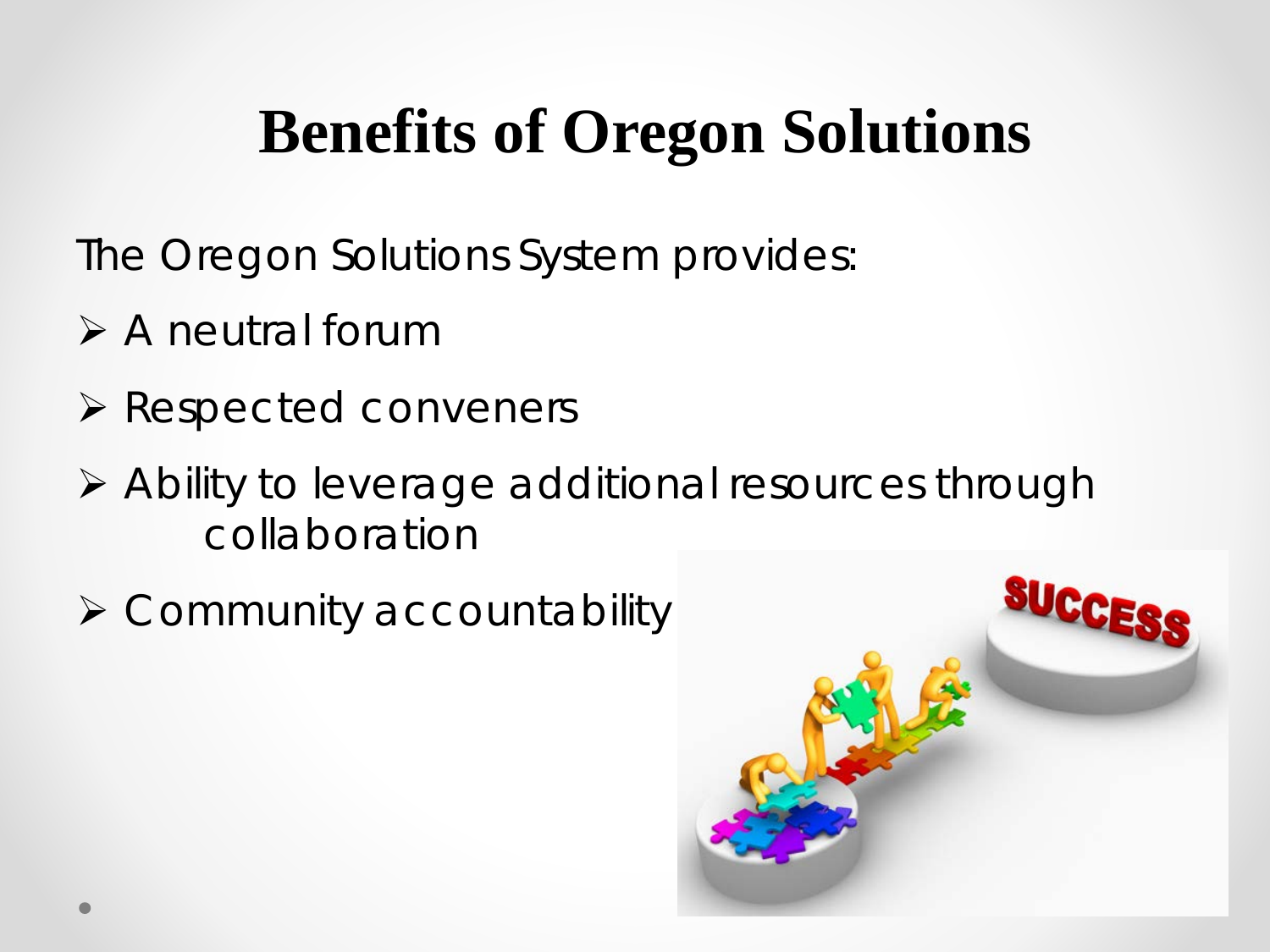

#### Over 60 projects completed statewide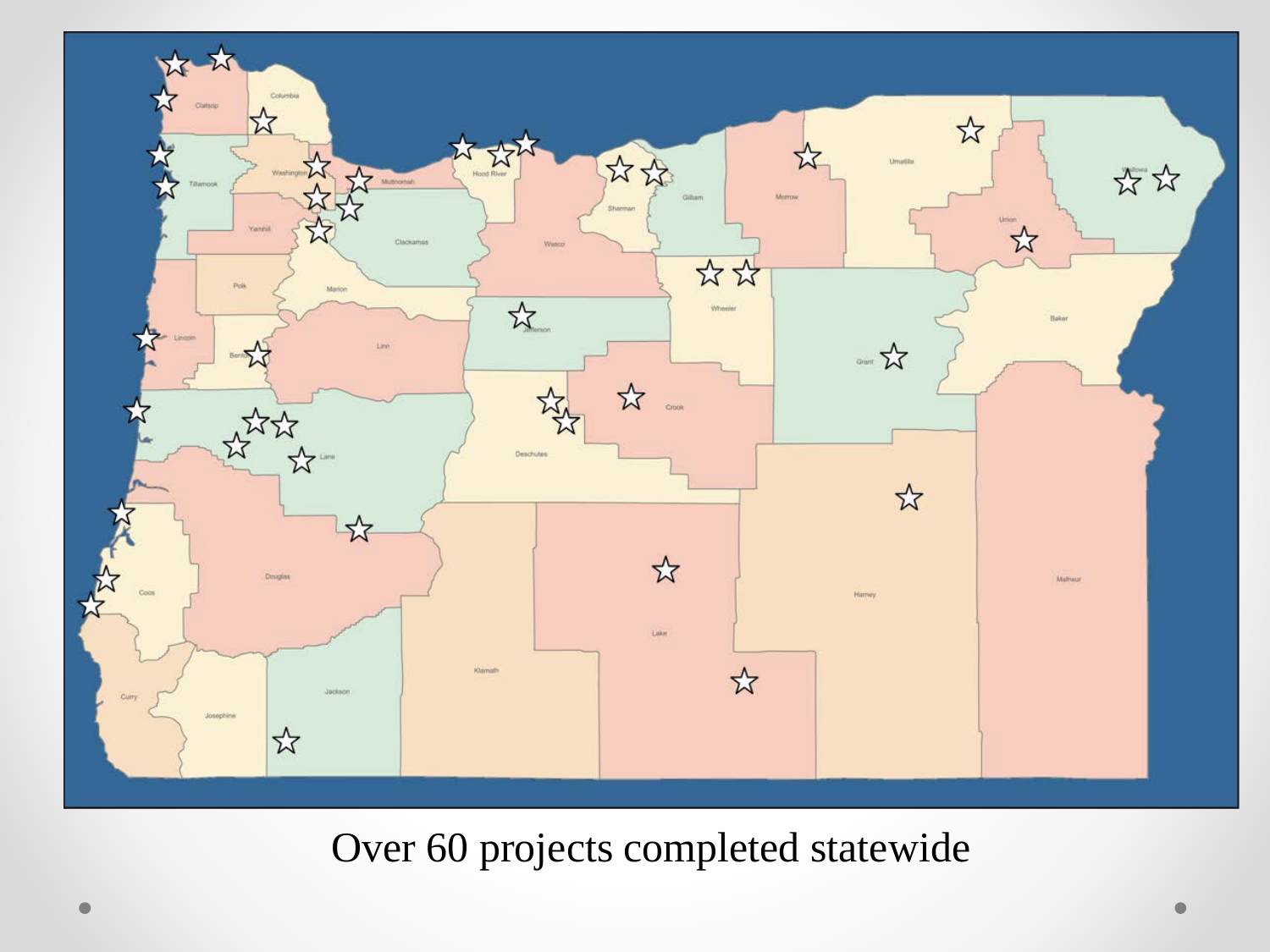### **Project Goals**

- Prevent poverty and increase prosperity by making sure all Klamath Tribes/Chiloquin community children are prepared to read when they enter school and are reading at grade level by grade 3
	- o Four times less likely to drop out of school, twice as likely to graduate from high school, and three times more likely to go to college
- Implement strategies that incorporate reading into everyday life by engaging parents and communities in ways that are culturally specific and creative
- Focus on children ages 0-6

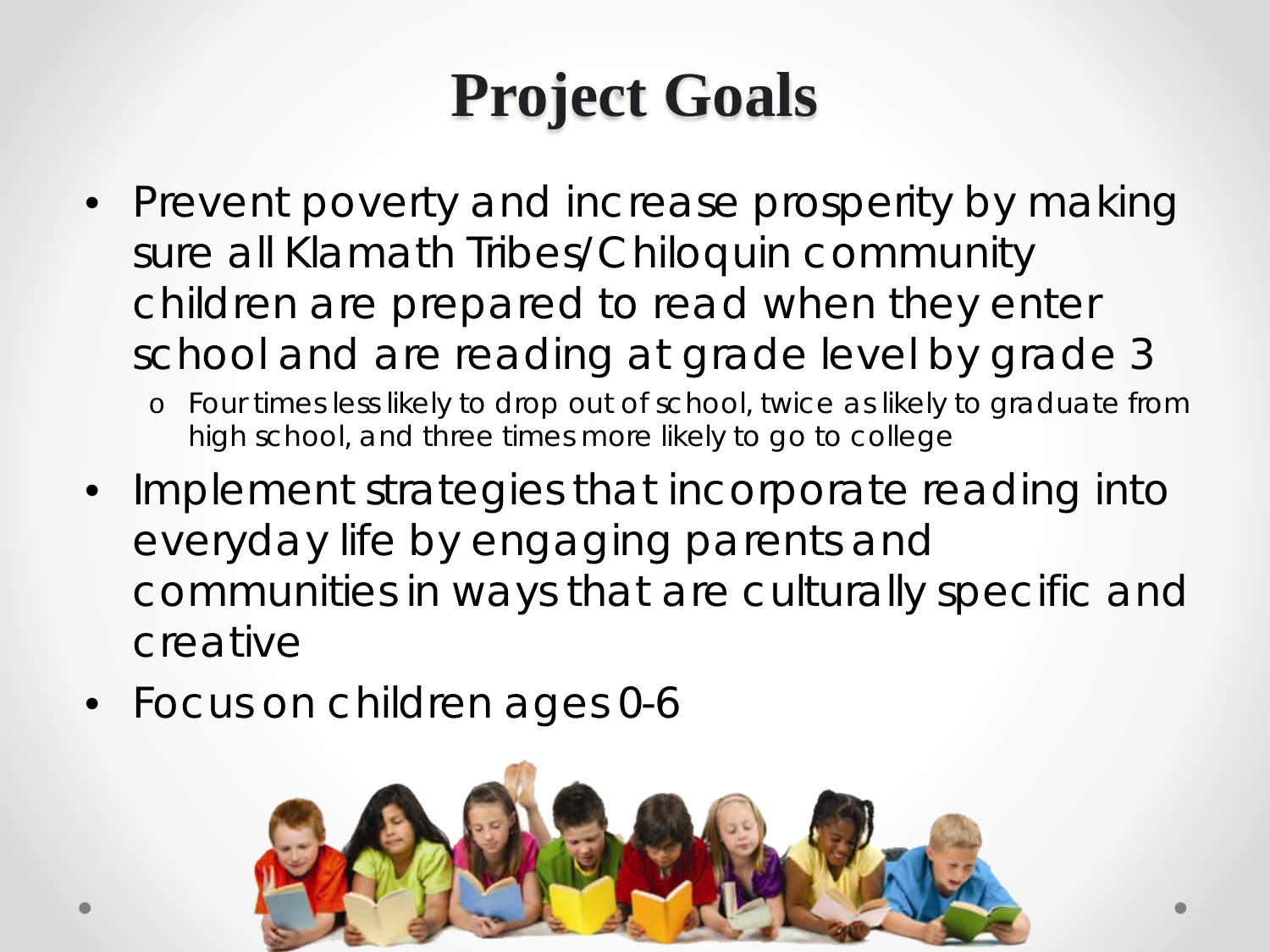### **Klamath Tribes/Chiloquin Community Early Reading Project**

| <b>Activity</b>                                                                          | Timeline       |
|------------------------------------------------------------------------------------------|----------------|
| <b>Identify Project Team members</b>                                                     | December       |
| Submit request to Governor to designate as<br><b>Oregon Solutions Prosperity Project</b> | December       |
| Project designated by Governor                                                           | December       |
| <b>First Project Team meeting</b>                                                        | Early January  |
| <b>Second Project Team meeting</b>                                                       | Late January   |
| Declarations of Commitments identified                                                   | Early February |
| Declaration of Cooperation signing ceremony                                              | Late February  |